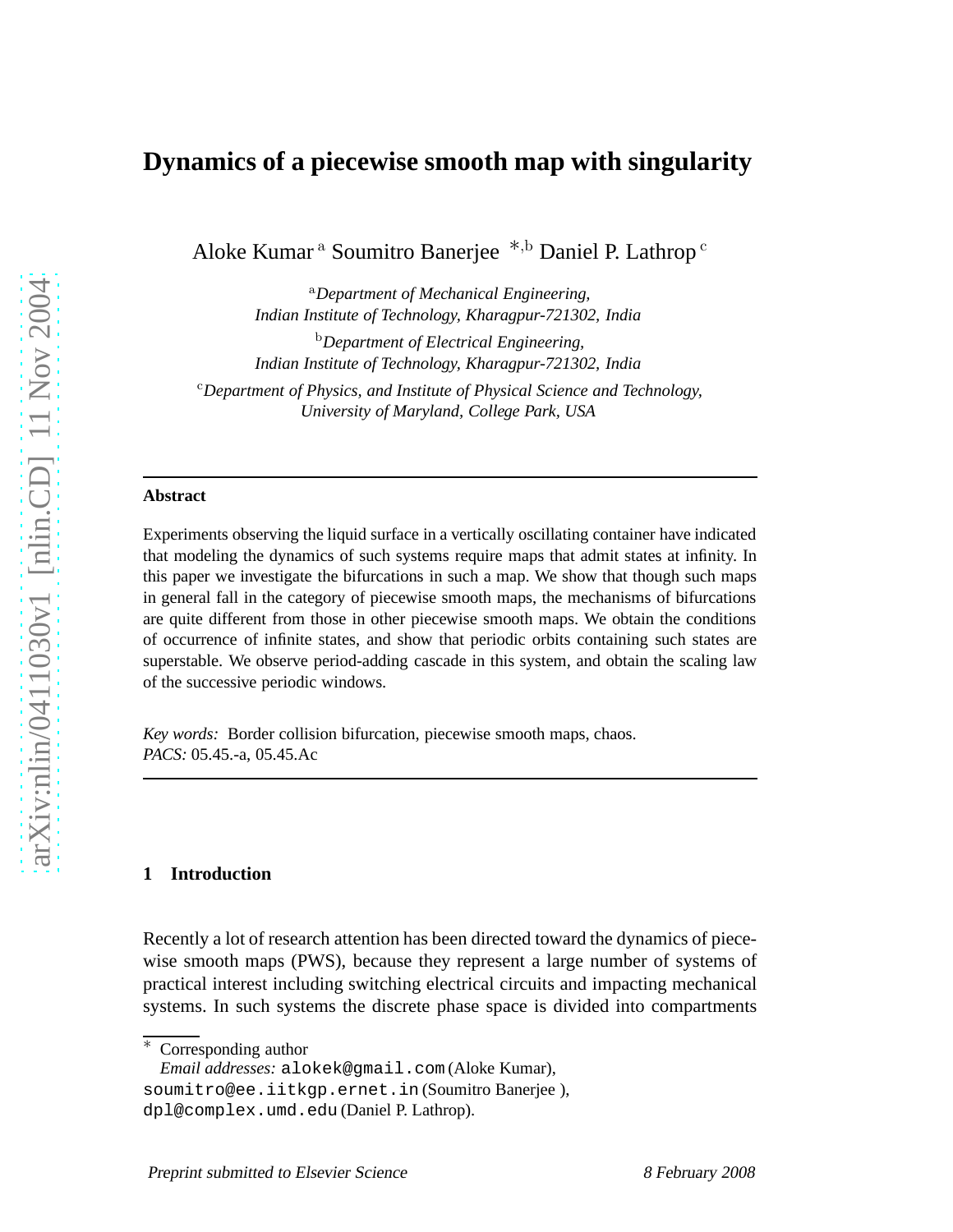within which the map is smooth, and the compartments are separated by borderlines at which the map is not differentiable. A one-dimensional piecewise smooth map has the general form

$$
x_{n+1} = f(x_n) = \begin{cases} g(x_n, \mu), & \text{for } x_n < \lambda \\ h(x_n, \mu), & \text{for } x_n > \lambda \end{cases}
$$
 (1)

where  $\mu$  is the bifurcation parameter and the compartments are separated by the borderline value  $\lambda$ . In such a map, there is the possibility that a fixed point may collide with the border with the change of a system parameter. When that happens, there is a sudden change in the stability of the fixed point, leading to a new type of nonlinear phenomenon called *border collision bifurcation* [1,2]. It has been shown that such border collisions may lead to atypical bifurcation phenomena like transition from period-2 to period-3 or a sudden onset of chaos without undergoing the usual period doubling cascade [3].

A few different forms of such maps have been investigated to date:

- (1) The map f is continuous, not differentiable at  $\lambda$ , and both  $dq/dx$  and  $dh/dx$ are finite. Such maps represent a class of switching circuits, and have been investigated in detail [2,4].
- (2) The map f is continuous, not differentiable at  $\lambda$ , and there is a square root singularity (i.e.,  $dh/dx$  is infinite) at one side of the border. Such maps represent the impact oscillator [5,6,1].
- (3) The map f is discontinuous at  $\lambda$ , the derivative  $df/dx$  is also discontinuous at  $\lambda$ , but the value of the derivative at both sides of the border are finite. Such maps represent a class of electronic circuits [7] including the Colpitts oscillator [8], and the bifurcation theory for such maps has been developed recently [9].

In 1997 an experiment was reported, where the oscillations in the surface of a liquid held in a vertically oscillating container were observed using a laser probe, and it was found that under some conditions narrow jets are ejected from the center of the surface. It was shown that representation of this system required a map with not only slope singularity but also magnitude singularity at the border [10]. The proposed map had the form

$$
x_{n+1} = \gamma x_n + \frac{\alpha x_n}{(x_n - \lambda)^2} \quad \text{for} \quad x_n < \lambda \tag{2}
$$

$$
x_{n+1} = \beta + \frac{\rho x_n}{(x_n - \lambda)^2} \qquad \text{for} \quad x_n > \lambda \tag{3}
$$

where  $\alpha$ ,  $\beta$ ,  $\rho$  and  $\lambda$  are constants and  $\gamma$  is the bifurcation parameter. The graph of the map is schematically shown in Fig. 1. In this paper we investigate the bifur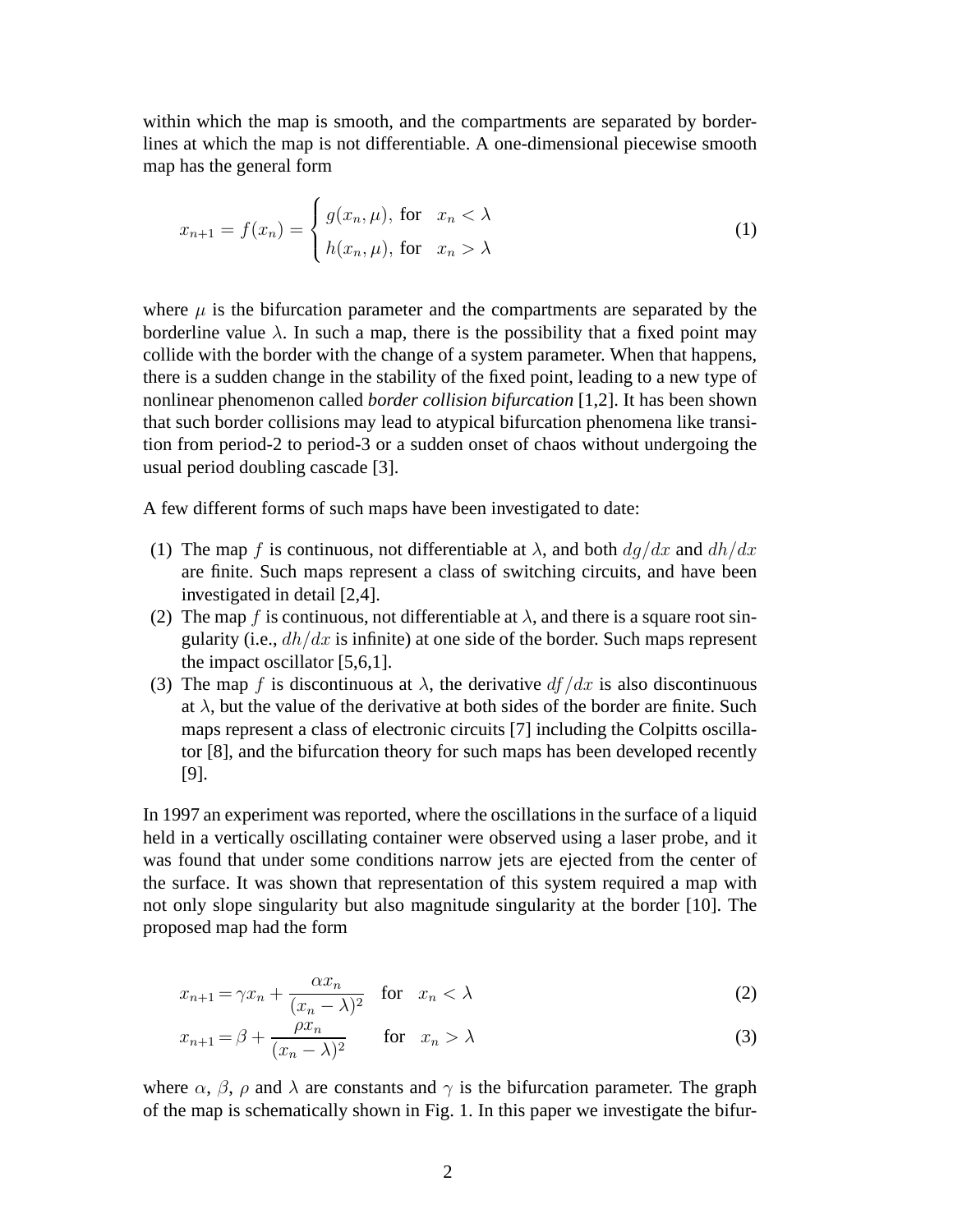cation phenomena in a map of the above form – for which no theory is currently available.



Fig. 1. The graph of the map given by (2) and (3).

In this map, the vertical line  $x = \lambda$  forms an asymptote for the equations (2) and (3), and a singularity occurs at this value. This asymptotic behavior occurs due to the geometric considerations in the waves — that the waveheight/wavelength cannot exceed some ratio before the wave becomes self-intersecting. While obtaining the bifurcation diagram, if x takes a value close to  $\lambda$ , the value of x at the next iterate is very high. The program has to account for this possibility. The bifurcation diagram obtained this way is presented in Fig. 2. As both domain and range of the piecewise smooth map are represented by the half-open set  $[0, \infty)$ , Fig. 2 and all subsequent bifurcation diagrams have been truncated.



Fig. 2. Bifurcation diagram with  $\alpha = 0.04$ ,  $\beta = 2.8$ ,  $\rho = 0.14$ ,  $\lambda = 5.76$ , and  $\gamma$  as the variable parameter. The diagram is truncated above  $x_n = 10$ .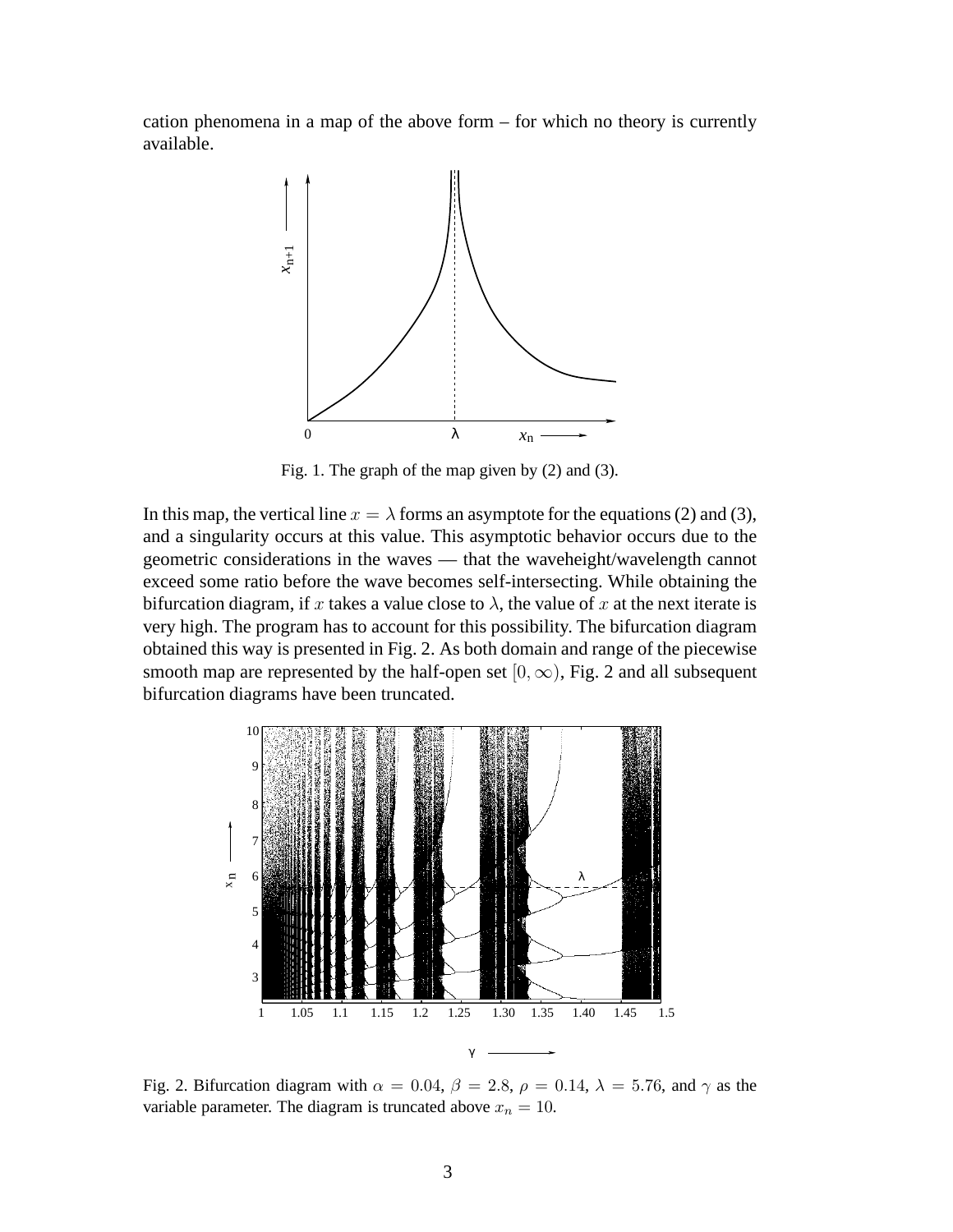A few features are noticeable in the bifurcation diagram. First, there is a succession of periodic windows with the following properties:

- (1) Within each periodic window, as the bifurcation parameter  $\gamma$  is reduced, a period doubling cascade terminates in chaos.
- (2) If  $n$  is the periodicity of the base orbit (lowest period orbit) at the highest parameter value in a perodic window and  $m$  is the periodicity of the base orbit at the highest parameter value in the next window, then  $m = n + 1$ , i.e., there is a period adding cascade as the parameter is reduced.
- (3) The width of the periodic window reduces monotonically as the period adding cascade progresses.

In earlier studies, period adding cascades were observed in the study of piecewise smooth maps of finite magnitude and finite slope [2,4] and those with square root singularity of derivatives [5,6,1]. In maps of the former type it has been found that each periodic window originates at a border collsion. But for the system under the present study, the bifurcation diagram plotted for a larger range of  $x$  (Fig. 3) demonstrates that each periodic window does not emerge due to border collision. These occur at saddle-node bifurcations.

In systems with square root singularity it was observed that a period-n orbit always has  $n - 1$  points on one side of the border and one point on the other side. Such orbits were called maximal. Though from Fig. 2 this may seem true also for the system presently under consideration, a closer scrutiny of Fig. 3 shows that the orbits are not maximal at the points of emergence of periodic windows. They become maximal as the periodic point crosses the borderline value of  $\lambda$ .



Fig. 3. Bifurcation diagram with horizontal lines drawn at  $y = \beta$  and  $y = \lambda$ .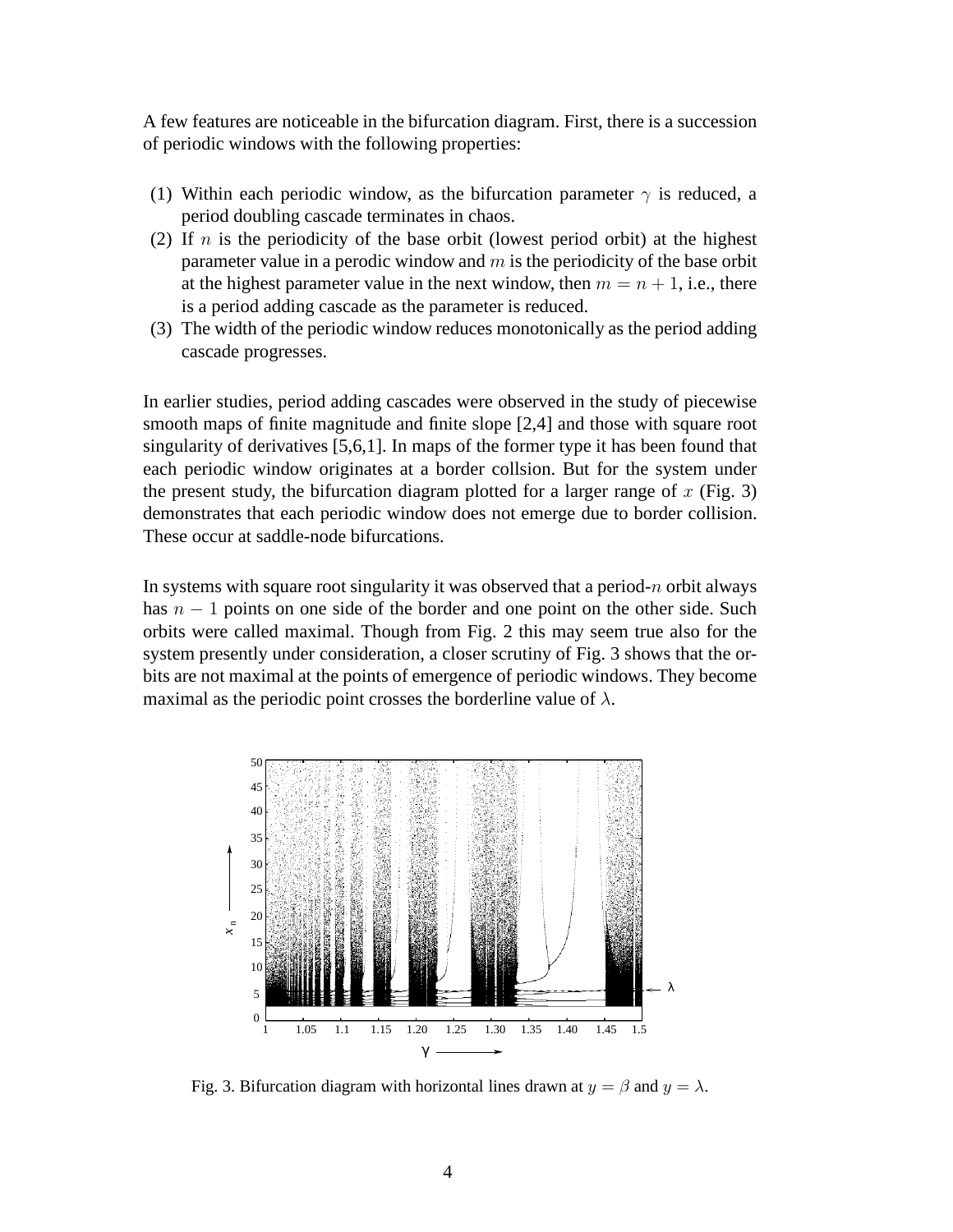### **2 Border-collision bifurcations**

In view of the differences, therefore, the theory developed for these other types of piecewise smooth maps cannot be applied for the map with magnitude singularity presently under consideration.

For this system, a few questions demand fresh answers. For which parameter values does the state reach infinite value? It is easy to see that in the chaotic windows, because of the ergodic nature of the orbit, iterates come arbitrarily close to the value of  $\lambda$ , and then the next iterate must assume infinite value. Therefore, even though a bifurcation diagram cannot be drawn for such high range of the variable, there must be points at infinity for all parameter values in all the chaotic windows. This is supported by the observation in [10] where such states were called "ejecting states."

This system reveals another interesting aspect: infinity is reached even within periodic windows — at the points of border collision.

The points of border-collision in the periodic windows can be determined theoretically. At the point of border collision, one point of the periodic orbit must have the value  $\lambda$ . Since  $\lambda \mapsto \infty \mapsto \beta$ , for a period three orbit the three points are  $\beta, \lambda, \infty$ . To find the value of the parameter  $\gamma$  at the crossover point we set

$$
\gamma \beta + \frac{\alpha \beta}{(\beta - \lambda)^2} = \lambda \tag{4}
$$

This yields a value  $\gamma = 2.052577$  for which the period-3 orbit contains a point at infinity. Fig. 4 gives a closeup of the period-3 window showing this point.

At the point where the period-4 orbit touches infinity, three of the four points will be  $\lambda$ ,  $\infty$ , and  $\beta$ . The fourth point obtained by substituting  $x_n = \beta$  in (2) is

$$
\gamma\beta+\frac{\alpha\beta}{(\beta-\lambda)^2}.
$$

Since this point must map to  $\lambda$ , we obtain the parameter value  $\gamma$  from (2) as

$$
\gamma \{ \gamma \beta + \frac{\alpha \beta}{(\beta - \lambda)^2} \} + \frac{\alpha \{ \gamma \beta + \frac{\alpha \beta}{(\beta - \lambda)^2} \}}{(\gamma \beta + \frac{\alpha \beta}{(\beta - \lambda)^2} - \lambda)^2} = \lambda
$$
\n(5)

This yields the following 4-th degree equation in  $\gamma$ 

$$
a_0 \gamma^4 + a_1 \gamma^3 + a_2 \gamma^2 + a_3 \gamma + a_4 = 0 \tag{6}
$$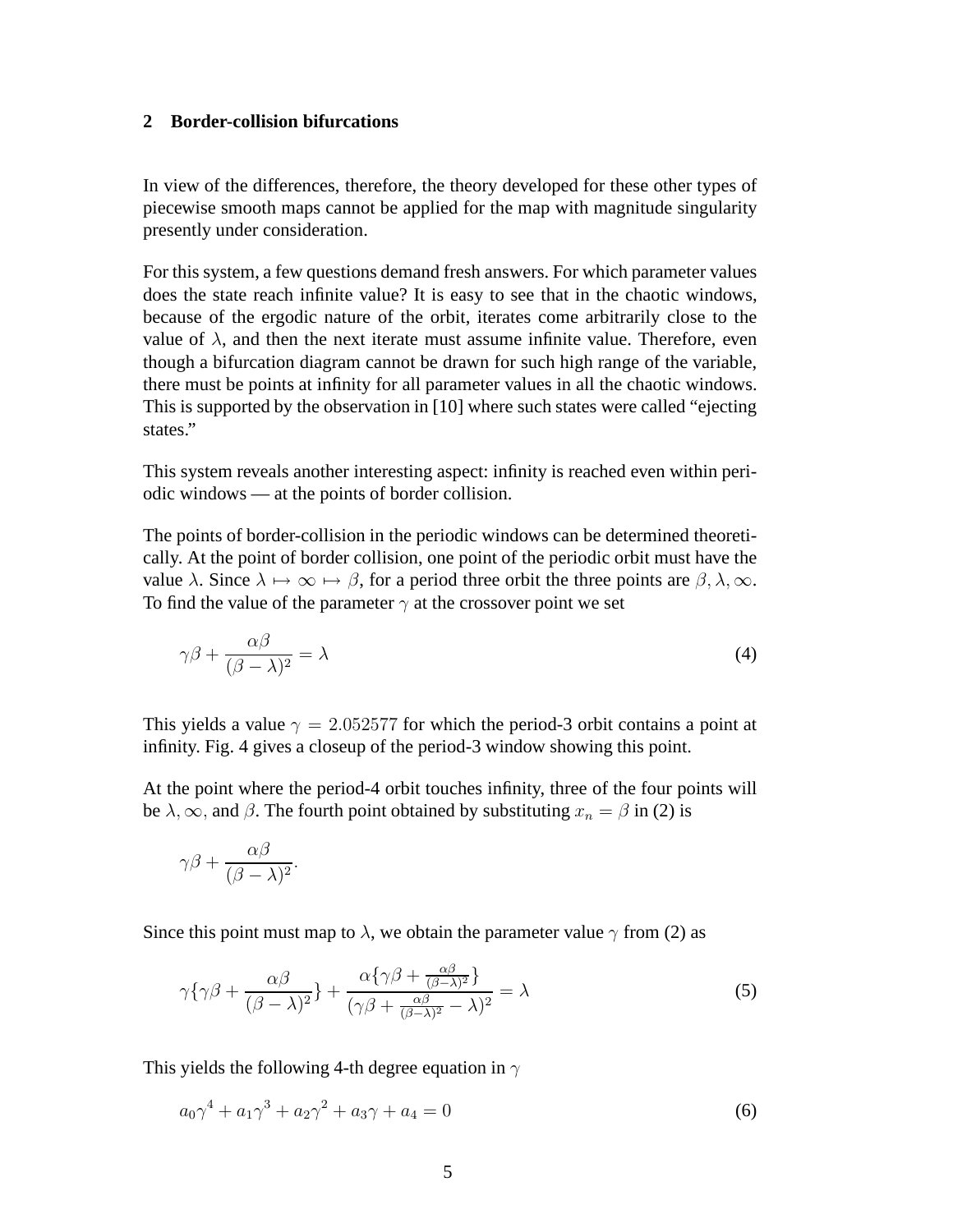

Fig. 4. Close up of the period-3 window.

where

 $a_0 = \beta^3$  $a_1 =$  $3\alpha\beta^3$  $\frac{\partial \alpha \beta}{(\beta - \lambda)^2} - 2\beta^2 \lambda$  $a_2 =$  $3\alpha^2\beta^3$  $\frac{3\alpha\beta}{(\beta-\lambda)^4}$  $4\lambda\alpha\beta^2$  $\frac{4\lambda\alpha\beta}{(\beta-\lambda)^2} + \beta\lambda^2 - \beta^2\lambda$  $a_3 =$  $\alpha^3\beta^3$  $\frac{d^2p}{(\beta-\lambda)^6}$  $2\alpha^2\beta^2\lambda$  $\frac{2\alpha\beta\gamma}{(\beta-\lambda)^4}+$  $\alpha\beta\lambda^2$  $\frac{\alpha \beta \lambda}{(\beta - \lambda)^2} + \alpha \beta 2\alpha\beta^2\lambda$  $\frac{2\alpha\beta\lambda}{(\beta-\lambda)^2}+2\beta\lambda^2$  $a_4 =$  $\alpha^2\beta$  $\frac{d^{2} \beta}{(\beta - \lambda)^{2}} \alpha^2\beta^2\lambda$  $\frac{a^2 \beta^2 \Lambda}{(\beta - \lambda)^4} +$  $2\lambda^2\alpha\beta$  $\frac{2\lambda}{(\beta-\lambda)^2}-\lambda^3.$ 

Solving (6) using  $\beta = 2.8$ ,  $\lambda = 5.76$ ,  $\alpha = 0.040$  yields  $\gamma = 1.425510183648710$ . Out of the other three solutions, one is negative and the other two complex conjugate — which are not possible values of the parameter.

In a similar manner, all the periodic orbits with a point at infinity and their corresponding parameter values can be obtained. The only requirement for such bordercollision points to exist is  $\beta < \lambda$ .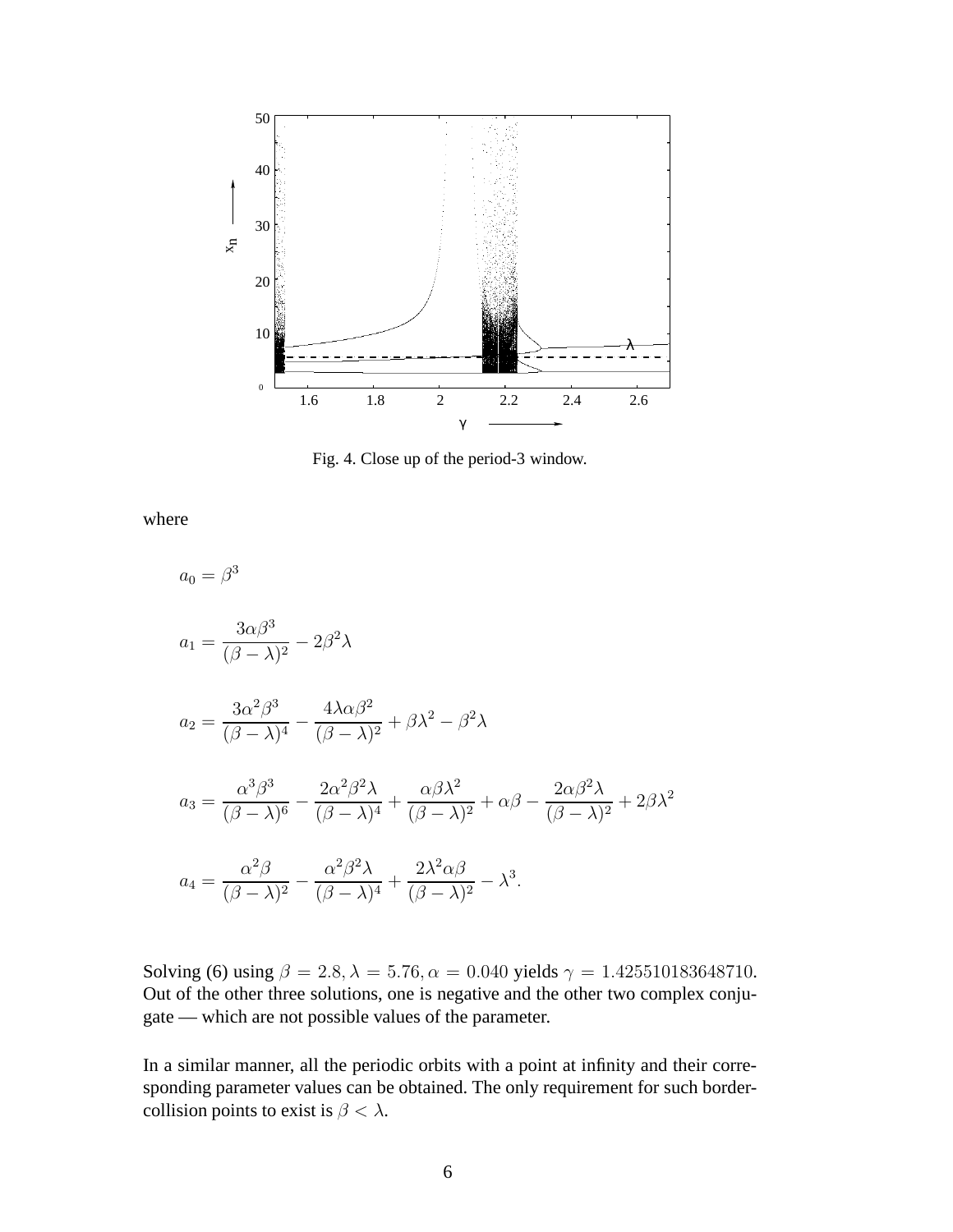#### **3 Stability of periodic orbits**

The rate of expansion/contraction at any periodic point is dependent on the derivative of the map function

$$
\frac{dx_{n+1}}{dx_n} = \gamma + \frac{\alpha}{(x_n - \lambda)^2} - \frac{\alpha x_n}{(x_n - \lambda)^3} \quad \text{for} \quad x_n < \lambda,\tag{7}
$$

$$
\frac{dx_{n+1}}{dx_n} = \frac{\rho}{(x_n - \lambda)^2} - \frac{2\rho x_n}{(x_n - \lambda)^3} \quad \text{for } x_n > \lambda. \tag{8}
$$

Since border collision points are related to the singularity condition, and since from (7) and (8) we find that

$$
\lim_{x_n \to \lambda^-} \frac{dx_{n+1}}{dx_n} \to \infty \quad \text{and} \quad \lim_{x_n \to \lambda^+} \frac{dx_{n+1}}{dx_n} \to -\infty,
$$

one may tend to believe that periodic orbits containing a point at infinity cannot be stable. However, since

$$
\lim_{x_n \to \infty} \frac{dx_{n+1}}{dx_n} \to 0,
$$

this need not be true, and so it is interesting to work out the stability of the orbits containing infinity.

Such an orbit must have two points with values  $\lambda$  and  $\infty$ . The other points in the orbit have finite slope. Therefore the derivative of nth iterate map for that condition must be a finite number times the limiting values of

$$
\left(\lim_{x_n \to \lambda^-} \gamma + \frac{\alpha}{(x_n - \lambda)^2} - \frac{\alpha x_n}{(x_n - \lambda)^3}\right) \times \left(\lim_{x_{n+1} \to \infty} \frac{\rho}{(x_{n+1} - \lambda)^2} - \frac{2\rho x_{n+1}}{(x_{n+1} - \lambda)^3}\right)
$$
(9)

and

$$
\left(\lim_{x_n\to\lambda^+}\frac{\rho}{(x_n-\lambda)^2}-\frac{2\rho x_n}{(x_n-\lambda)^3}\right)\times\left(\lim_{x_{n+1}\to\infty}\frac{\rho}{(x_{n+1}-\lambda)^2}-\frac{2\rho x_{n+1}}{(x_{n+1}-\lambda)^3}\right). (10)
$$

For obtaining the limiting values of (9) and (10), we transform these into a limit of a single expression. Using the symbolic computation facility of MATLAB, we substitute the expression for  $x_{n+1}$ , i.e., (2) or (3) depending on the position of  $x_n$ . For simplicity and compactness these expressions are denoted by  $F^-$  and  $F^+$  as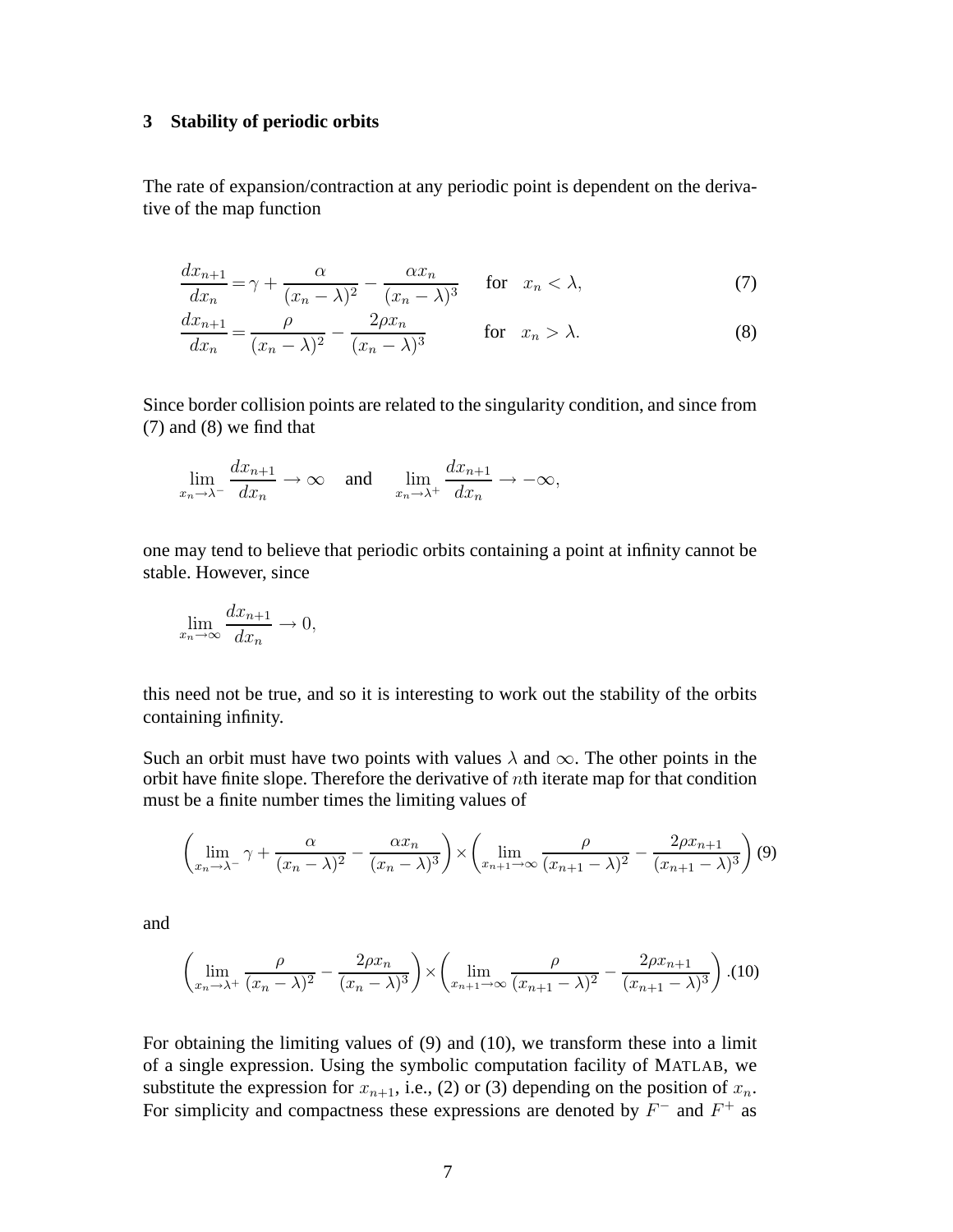$x_n \to \lambda^-$  or  $x_n \to \lambda^+$ . The limit expression becomes

$$
\lim_{x_n \to \lambda^-} F^- \tag{11}
$$

$$
\lim_{x_n \to \lambda^+} F^+ \tag{12}
$$

We find that in both cases limit exists and is zero. Therefore we conclude that the orbit including the point at infinity is superstable. It should be noted that the value of limit is independent of  $\beta$ ,  $\lambda$ ,  $\alpha$ ,  $\rho$  and hence the result is a general one.

The result was numerically confirmed by choosing a border collision point and then by calculating the product of the derivatives. It was observed that the product could be made arbitrarily small by choosing appropriate value of the variable  $x$ .

# **4** Bifurcation behavior for  $\beta \geq \lambda$



Fig. 5. Bifurcation diagram with respect to  $\beta$  for  $\beta \geq \lambda$ .

In the earlier sections the bifurcation behavior for the case  $\beta < \lambda$  has been investigated. We now consider the situation where  $\beta \geq \lambda$ , and study the bifurcation phenomena as  $\beta$  is varied. The value of  $\gamma$  only changes the graph quantitatively and hence it is not considered to be the parameter. Moreover,  $\rho$  is assumed to be positive.

The behavior can be explained in the light of superstability of periodic orbits when border-collision occurs. When  $\beta = \lambda$  the points  $\lambda$ ,  $\infty$  form a superstable 2-period orbit. As  $\beta$  is increased, the product of the derivatives approaches unity. At a point the period-2 orbit becomes unstable giving way to a stable period-1 orbit. This is a standard period-doubling bifurcation when  $\beta$  is reduced. The nature of the map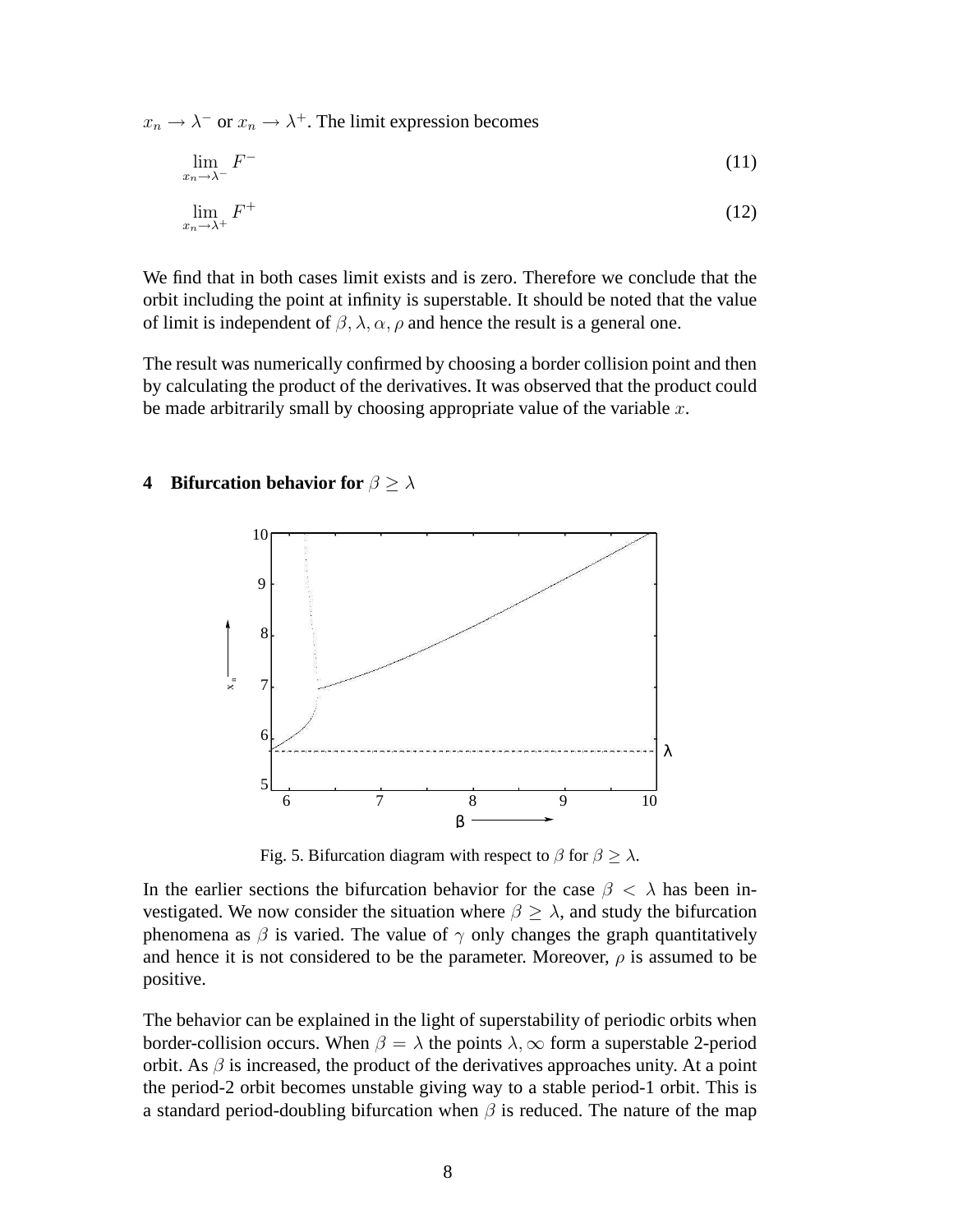(Fig. 1) also suggests that period-1 orbit should be stable at very high values of  $\beta$ . This behavior is shown in the bifurcation diagram of Fig. 5.

However, if the initial iterate starts on the left-hand side of the map and remains forever on the left-hand side, then the behavior as shown in Fig. 5 is not exhibited.If  $0 \leq \gamma + \frac{\alpha}{\lambda^2} \leq 1$  then the origin forms a stable fixed point and iterates starting on the left hand side of the map converge to the origin.

#### **5 Scaling in the period-adding cascade**

Figure 2 reveals that successive periodic windows have monotonically decreasing width, which suggests the existence of a Feigenbaum-type ratio. To check this, we obtained the parameter values at the points of saddle-node bifurcation where the periodic orbits come into existence. The ratio of the widths of successive periodic windows were taken. Fig. 6 shows the graph of the ratios of the widths versus the index.



Fig. 6. The ratios of the widths between the successive appearance of periodic windows. ∗ indicates the numerically determined values of the parameter ratios, and  $\circ$  indicates those obtained from (13).

Using standard curve-fitting technique, we fit the data into the curve

$$
y = ax^b + c.\tag{13}
$$

The obtained value of c was  $1.091 \pm .033$ . Hence the ratio of successive widths will tend to c.